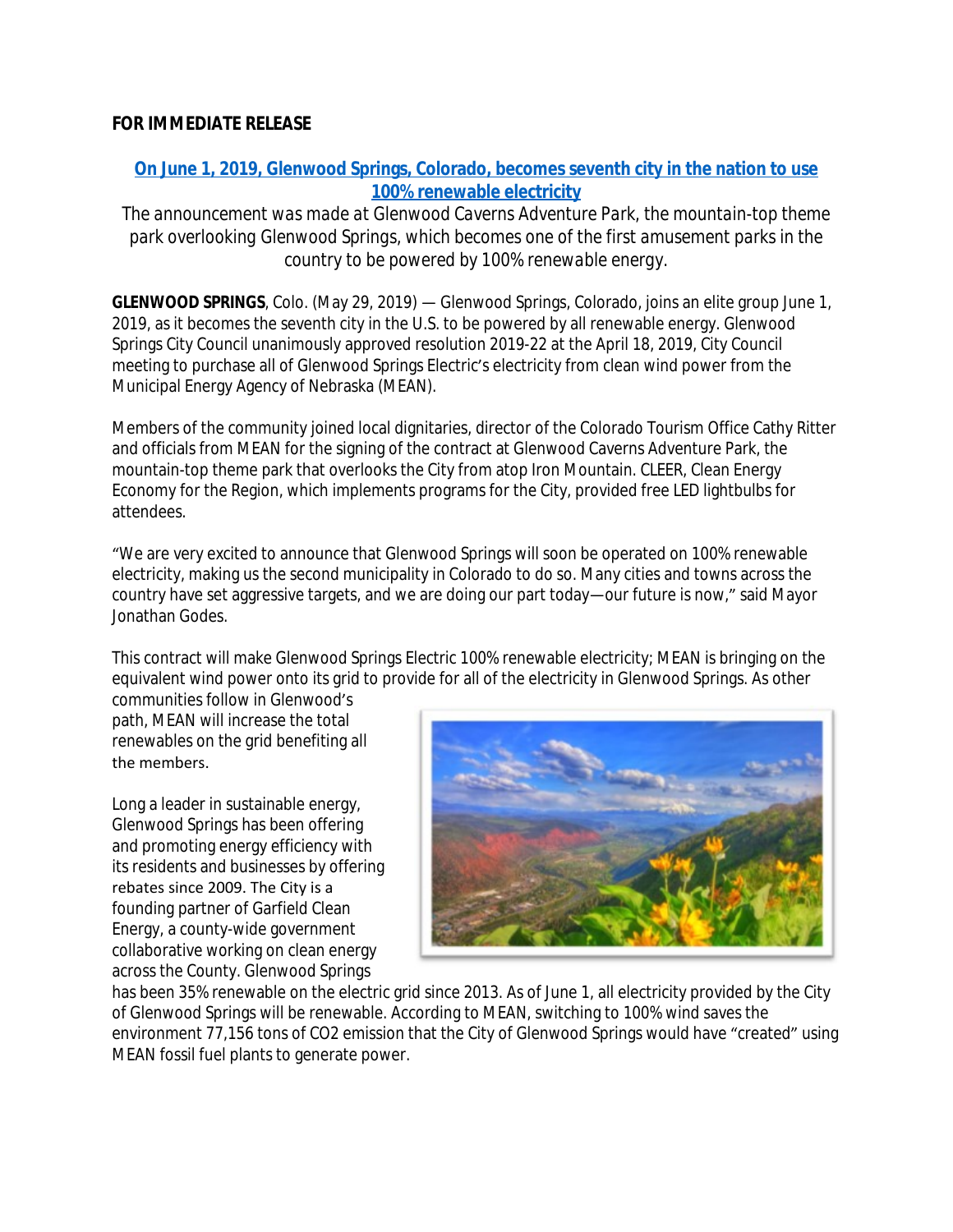Glenwood Caverns Adventure Park, which is well-known for its cave tours and over-the-top extreme thrill rides, was one the first businesses in Glenwood Springs to take advantage of Garfield Clean Energy

and City of Glenwood efficiency rebates and install LED lighting within the caves, an innovative project that garnered statewide publicity. There were multiple benefits. In addition to cost effectiveness and sustainability, the LED bulbs put off less heat, which makes it easier to keep the 54 unique species residing in the cave alive. They also last longer, which means less servicing to change bulbs in the fragile environment.

The City's switch to all renewable makes Glenwood Caverns Adventure Park one of the first amusement parks in the nation to use 100% renewable electricity, a move that makes owner Steve Beckley proud.

"Our business is centered on nature-based adventure, so



protecting the environment and natural resources has been our primary goal since we gave our first cave tour in May 1999," explained Steve Beckley, who owns Glenwood Caverns Adventure Park with his wife Jeanne. "We are really pleased to be one of the first theme parks in the U.S. to have all of its electricity provided from renewable sources. Sustainable tourism is an important issue these days, and this move is a huge step in the right direction for Glenwood Springs as a whole."

Glenwood Springs has long been known as a wellness destination, with travelers from around the world visiting to soak in the healing benefits of its mineral hot springs since the 1880s. Prior to that, Nomadic Ute Indian tribes inhabited the area and frequently bathed and soaked in the hot mineral waters. Today, in addition to enjoying the hot springs, visitors come to fish, raft and kayak on the Colorado and Roaring Fork Rivers; hike, bike and ride the trails; camp and hunt in the White River National Forest; and ski, ride, snowshoe and snowmobile at Sunlight Mountain Resort. Providing clean energy to help protect the area's natural resources is a major accomplishment.

Angie Anderson, president and CEO of the Glenwood Springs Chamber Resort Association, said, "We are thrilled that Glenwood Springs is on the cutting-edge utilizing 100 percent renewable energy. Our community has proven that clean energy is an important part of our local economy. This commitment to sustainability makes our community shine in a positive way."

MEAN has been the City's contracted bulk power supplier since 2003. Electric rates for City customers will remain the same, which is good news for residents and businesses alike. The City of Glenwood Springs will continue to offer rebates for energy efficiency and solar projects for its customers, as making sure everyone is efficient and continuing to promote local renewables is a benefit to the entire community.

Located at the confluence of the Colorado and Roaring Fork Rivers, the historic resort town of Glenwood Springs is midway between Aspen and Vail in the heart of the Rocky Mountains. Accolades abound for this city with an elevation of 5,746 feet and a population just under 10,000. It's been named the Most Fun Town in America by USA TODAY and Rand McNally, one of the 16 Best Places to Live in America by Outside magazine, one of America's Favorite Towns by Travel + Leisure and the Top Adventure Town by Elevation Outdoors magazine.